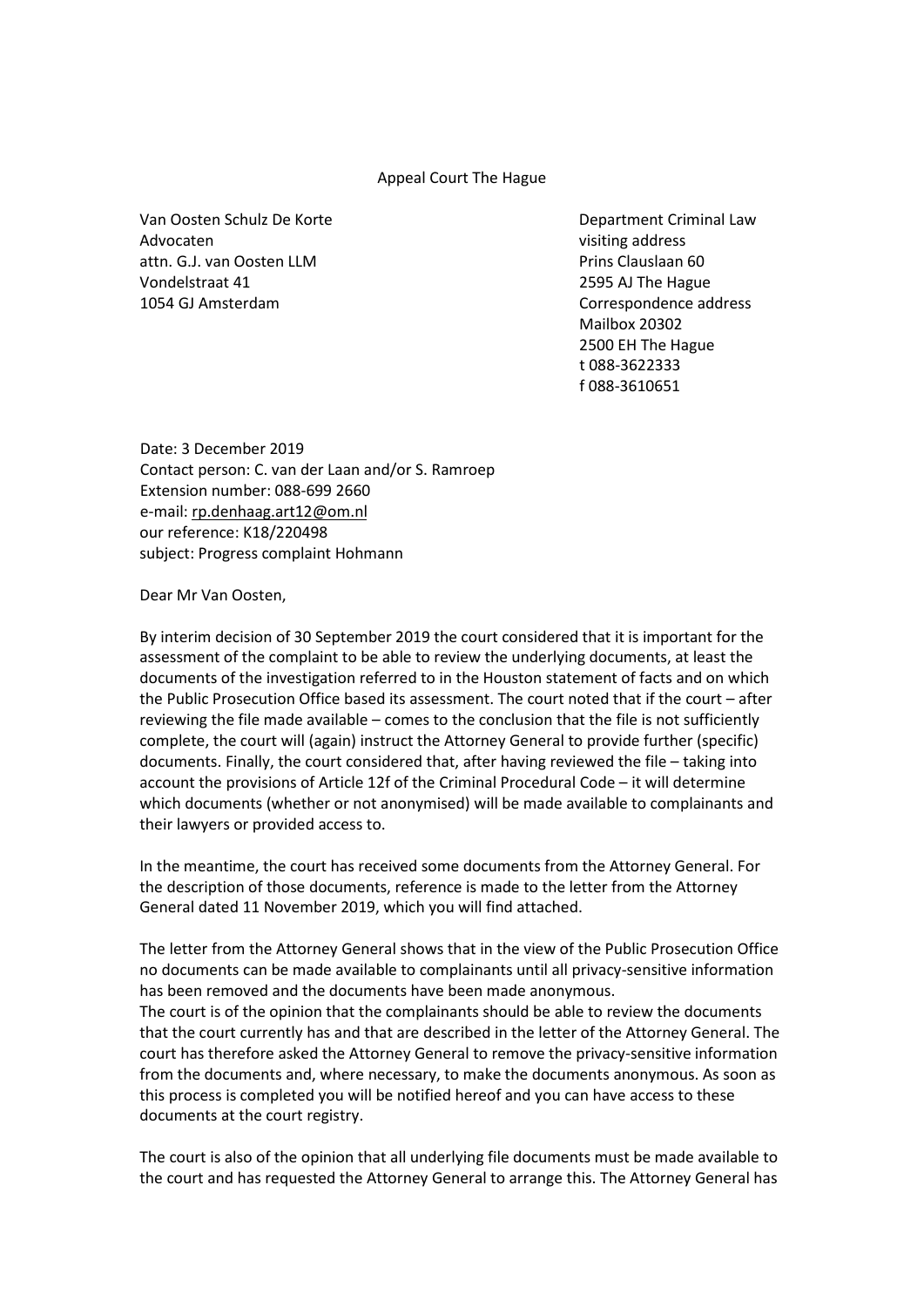declared she is willing to do so and will soon provide the court with the entire file. After reviewing the entire file, the chairman may – taking into account Article 12f of the Criminal Procedural Code – determine whether complainants may also review those additional documents.

The foregoing implies that the initial planning of the court has been too ambitious. The hearing in chamber scheduled for 18 December 2019 will not take place and in due course you will hear from the court about a new hearing date (probably in March 2020).

I trust that I have informed you sufficiently.

Yours sincerely, Also on behalf of the chairman, T.E. van der Spoel LLM,

M.M. Bakker-Otjens LLM senior secretary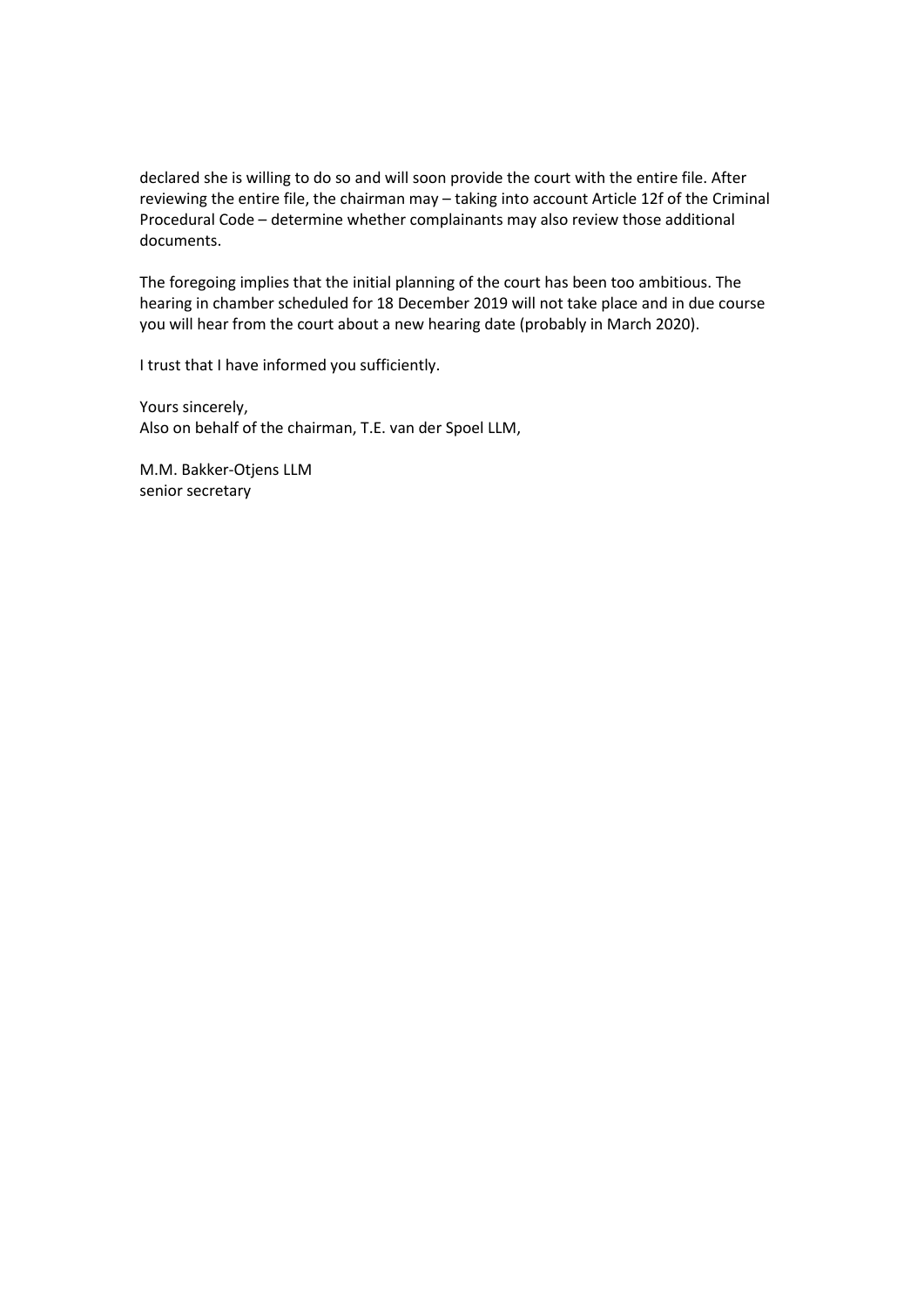Public Prosecution Office Public Prosecution Office at Appeal Court The Hague

Correspondence address: PO Box 20302, 2500 EH The Hague To the Appeal Court The Hague

Visiting address: Prins Clauslaan 60, 2595 AJ The Hague Telephone: (088) 699 2660 Fax (088) 699 0210

| Division:         | Public Prosecution Office at Appeal Court                           |
|-------------------|---------------------------------------------------------------------|
| Extension number: | 088-6992660                                                         |
| Date:             | 11 November 2019                                                    |
| Our reference:    | K18/220498; K18/220489; K18/220377                                  |
| Subject:          | Complaint 12 Criminal Procedural Code - Hohmann, Van Doorn,<br>SOBI |

## Honourable College,

By interim decision of 30 September 2019 the Court stated in the above referenced cases that for the appropriate assessment of the complaint the Court considers it important to be able to review the underlying documents, in any event the documents from the investigation referred to in the Houston Statement of facts and on which the Public Prosecution Office has based its assessment. In addition, the Court considers that if, after reviewing the file made available, it comes to the conclusion that the file is not sufficiently complete, the Public Prosecution Office will (again) be instructed to provide further (specific) documents. Finally, the Court considers that, after reviewing the file, taking into account Article 12f of the Criminal Procedural Code, the chairman will determine which documents (whether or not anonymised) are made available or provided access to complainants (and their lawyers).

On the basis of these considerations, the Court requests the Attorney General:

- 1. to inform the Court of the documents in the underlying file and at least provide a description of what the Houston investigation involves;
- 2. to make the underlying documents available to the Court, at least the documents of the investigation referred to in the Houston Statement of facts and on which the Public Prosecution Office service based its assessment.

The purpose of this letter and the accompanying documents is to fulfil both instructions.

As part of this procedure, we received a letter from H.J. Biemond and N. van der Aa, lawyers of ING, on 1 November 2019. We enclose a copy of this letter, with the approval of the relevant lawyers, as an appendix to this letter. We hereby explicitly note that the lawyers do not agree that this letter is brought to the attention of the complainants. In short, this letter requests – as we understand – to exercise the utmost care in the selection of documents and to remain strictly within the scope of the Court's request. Specific attention should be given to the privacy of all involved. After all, the documents that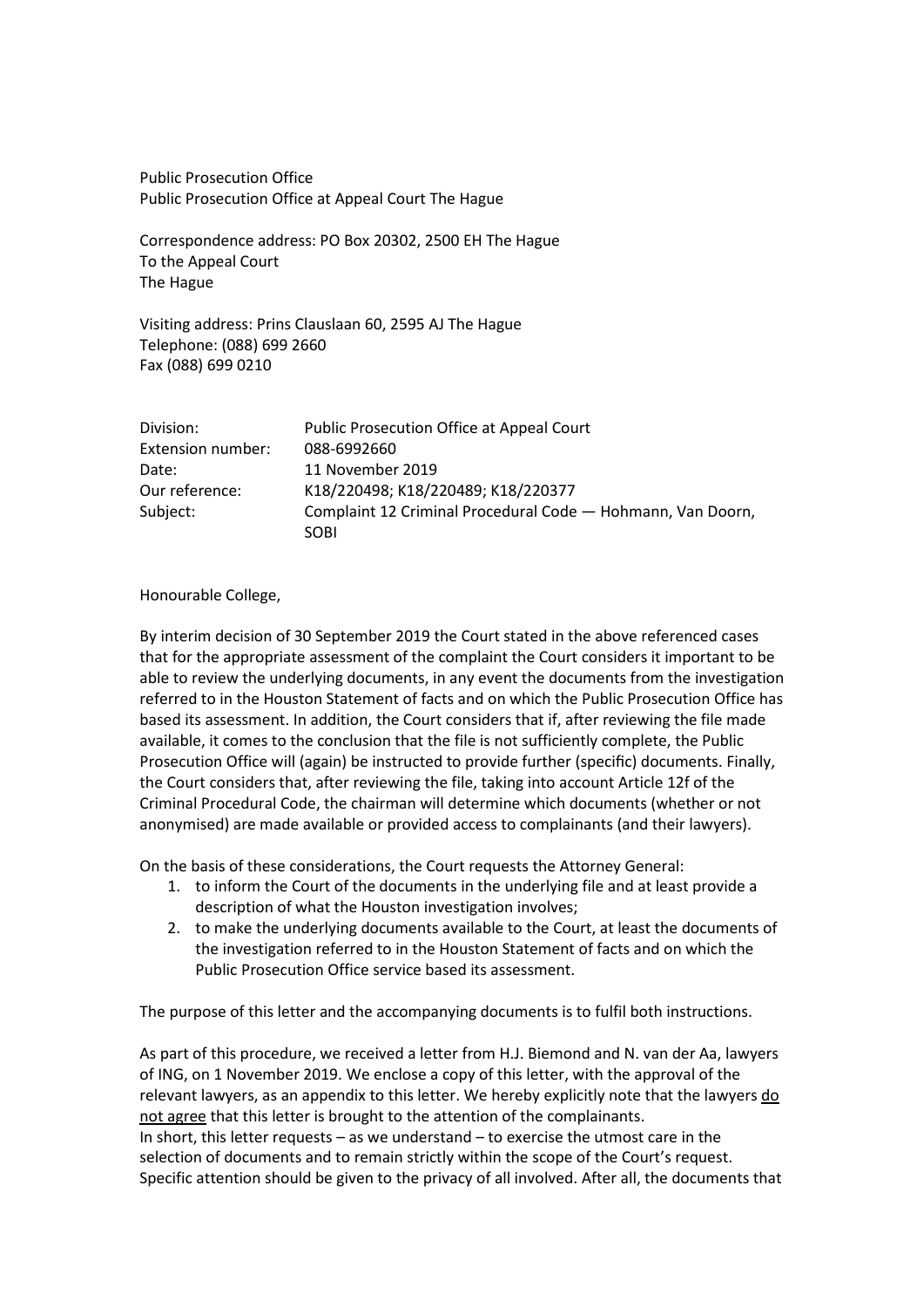are requested contain multiple personal details of employees and board members of ING. ING is committed to protecting the privacy of its employees and board members. In addition, both lawyers point to their privilege with regard to a number of documents.

We understand the arguments and interests that have been put forward by ING in this letter. In the selection of documents, we have weighed as carefully as possible all the interests relevant to the present proceedings, within the framework of the Court's requests.

We also note *ex officio* that the documents that we provide to the Court include, in addition to the personal data of ING employees, personal data from ING clients, as well as numerous data from (legal) persons, as well as privacy-sensitive data that can simply be related to (legal) persons involved in financial transactions that have been carried out via the bank accounts held by these clients with ING. We must also take these interests into account.

All this leads to the following.

## *Re (1) Documents of the underlying file and a description of the Houston investigation:*

In the first annex to this letter, an index is included that gives an overview of the contents of the entire Houston file. More in particular, this index gives an overview of:

- the official acts performed, both the official acts in the corruption investigation, and also in the non-reporter investigation (relevant for the present case);
- the special investigative means that were used in the course of the investigation;
- the hearing of witnesses, of both the witnesses heard in the corruption investigation, as well as in the non-reported investigation (relevant for the present case);
- the taps and tap reports;
- documents.

Furthermore, as a second annex to this letter, a summary report is included (0-OPV-001). As stated in the introduction to this summary report, this official report is based on the official reports written in the context of this investigation. This official report gives:

- an overview of the suspect and suspicions that exist against this suspect;
- a description of the structure of the file;
- an overview of the formal investigation acts carried out in the context of this investigation.

The Statement of facts and the Public Prosecution Office's Assessment are based on the socalled non-reporter investigation. This Summary Official Report (p. 2, under 1.1. and p. 4 and 5, under 2.1. and 2.3 respectively) shows that, more specifically, official reports of official acts starting with '2-AMB' concern the reports, which relate to the non-reporter investigation. Among the written evidence, the documents with the coding DOC-1001 up to and including DOC-6000 also form part of the non-reporter investigation (p. 4, under 2.2.). Of the witnesses heard, the interrogations that start with the code 2-G (p. 10, under 3.9) also fall under the non-reporter investigation.

*Re (2) Underlying documents of the Statement of facts and the Public Prosecution Office's Assessment*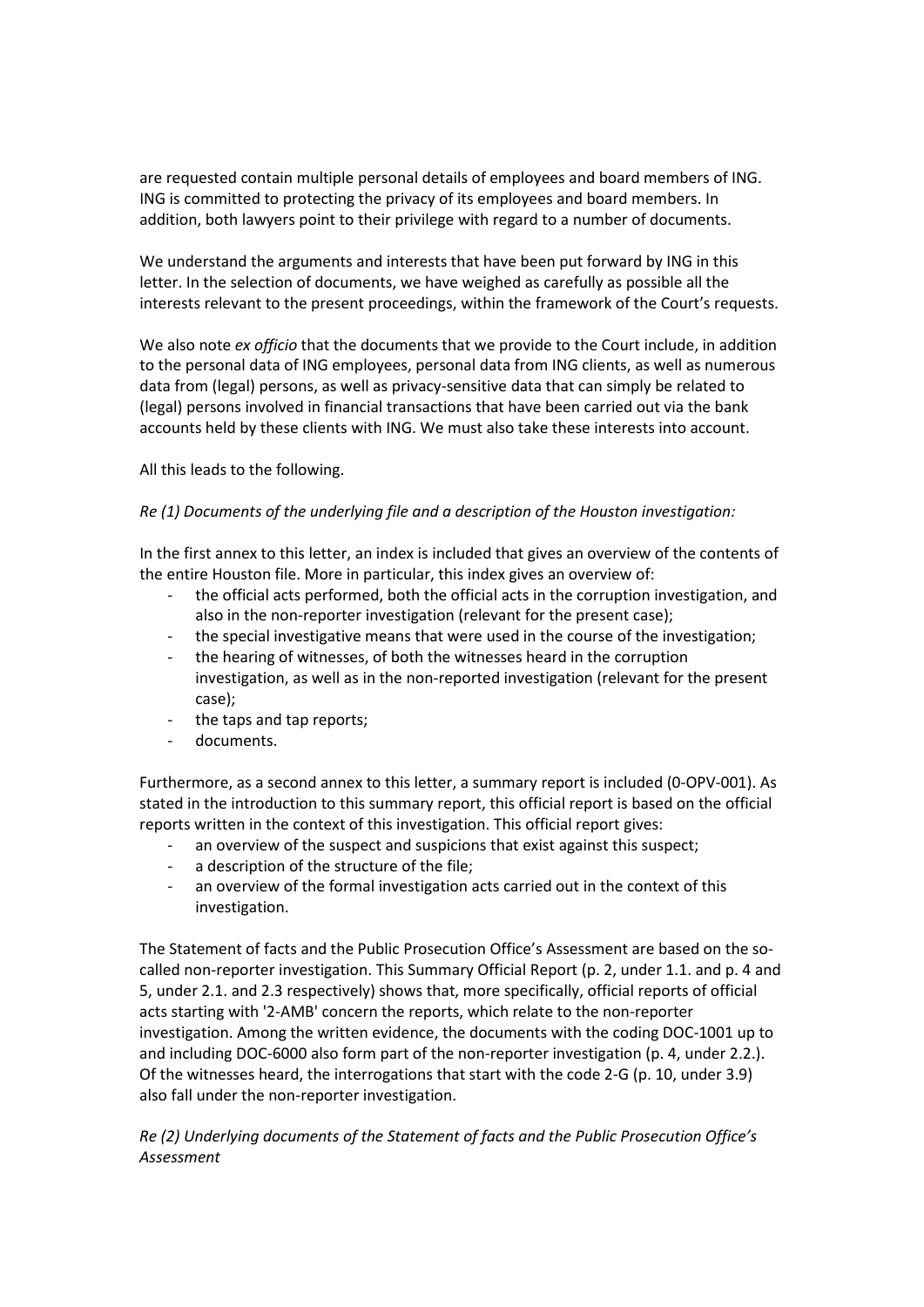As already mentioned above, the transaction between the Public Prosecution Office and ING – and therefore also the Statement of facts and the Public Prosecution Office's Assessment – concern the non-reporter investigation. We believe that documents 2-AMB-001 to 2-AMB-12 are relevant for this.

In their letter of 1 November 2019 the lawyers of ING listed a more limited number of documents, namely the documents 2-AMB-001, 2-AMB-008 up to and including 2-AMB-012, where privilege is invoked as regards 2- AMB-007.

We therefore believe that we should provide the Court with more documents than indicated in the aforementioned letter on behalf of ING. We have already informed the ING lawyers of this by telephone. In order to take into account the objections on the part of ING as much as possible, we propose that the Court should, if and to the extent that the Court decides to make these documents available to the complainant(s), this will only be done after all privacy-sensitive information has been removed and the documents have been made anonymous, and furthermore that this is only done after the defendant has been given the opportunity to make known and further explain its views and objections on this point to the Court, either in writing or oral. We also informed the ING lawyers about this proposal. Through Van der Aa LLM, we have been informed that ING agrees with this.

Considering that lawyers Biemond and Van der Aa LLM invoked their privilege with regard to (among other things) 2-AMB-007, we are of the opinion that for the time being we are not allowed to provide this to the Court and we await any further instruction by the Court.

To substantiate the privilege invoked by the lawyer, reference is made to two documents that the lawyer has attached to the letter of 1 November 2019. Also for these documents it explicitly applies that we have only received permission from the lawyers of ING to bring these documents to the attention of the Court; these documents are not intended for complainants.

Insofar as the privilege with regard to documents DOC-1179 up to and including DOC-1182 has been invoked, this is apparently only meant to be done in the relationship between ING and DNB [the Dutch Central Bank]. The Public Prosecution Office has obtained these documents by means of a criminal law claim addressed to the DNB. For document 2-AMB-007 it applies that the privilege has not been invoked for underlying documents, apparently – as we understand – within the context of an optimally cooperative attitude in the criminal investigation of the Public Prosecution Office, with a view to achieving a possible transaction. This is different if the intention is to bring these documents to the attention of third parties, such as complainants in the present art. 12 Criminal Procedural Code procedure.

If the Court considers it important for the assessment of the complaint that the Court possesses the official record 2-AMB-007, we propose to follow a route in line with art. 98, second paragraph of the Criminal Procedural Code, namely to have a magistrate judge decide whether the lawyers are entitled to invoke their legal privilege. The same applies to the documents referred to in the letter from the lawyers of ING, if the Court also wishes to review those documents. Although the art. 12 Criminal Procedural Code procedure strictly speaking does not have the possibility of art. 98 Criminal Procedural Code, this could possibly offer a solution in this matter. If the Court does not want to follow this route, and nevertheless considers instructing the Public Prosecution Office to provide (one of) the